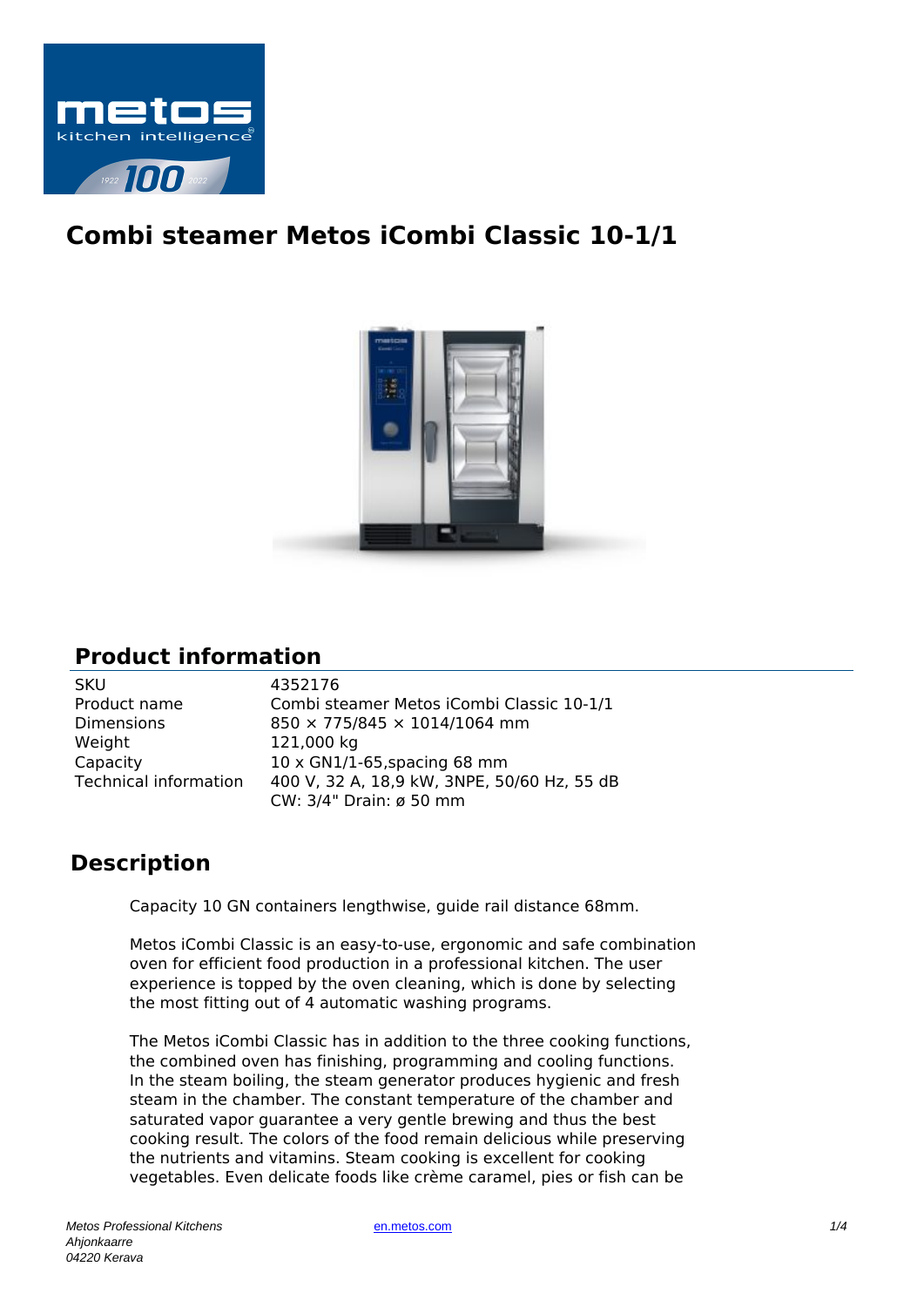

cooked with little effort - even in large quantities. Steam heating temperatures range from +30°C...+130°C.

In circulating air condensation, hot air rotates at high speed, evenly distributed throughout the entire chamber. The meat surface immediately closes, maintaining juice inside the meat. Continuous, even 300 degrees hot air is not just a technical detail, but it is also available at full load. This is the only way to guarantee browned French fries, to cook frozen raw materials such as croquettes, spring rolls and chicken wings or soft bakery products. Steam heating temperatures range from +30°C...+130°C.

The combustion combines the benefits of hot air and steam. Hot steam offers a shorter cooking time with less food loss and succulence, hot air giving a strong aroma, delicious color and crispy crust. This avoids up to 50% of normal cooking losses as well as from turning food and saves cooking time.

Combination heating temperatures range from +30°C...+300°C.

Description and properties:

- ClimaPlus is an active moisture controller, which continuously measures and adjusts the moisture, like it gets rid of the extra humidity. This feature affects the ovens capacity, the quality of the food and the use of electricity. Humidity can be adjusted in 10% steps and the precise value can be read from the display.
- Dynamic air turbulence. Thanks to the 2 both way blowing fans the chamber has extraordinarily great airflow. The chamber has 5 manually programmable fan wheel speeds. Optimal use of electricity guarantees consistent cooking and shorter cooking times.
- High-performance steam generator produces steady temperature clean steam, even when cooking in under 100 degrees.
- Tekniseen tilaan on integroitu huoltovapaa korvausilmansuodatus, joka toimii ilman erillistä vaihdettavaa suodatinta.
- Cooling function. The cooking chamber can be cooled quickly with efficient airflow.
- The inside temperature of the product being cooked is possible with a separate thermometer. The installation handle for soft product thermometer is an accessory.
- Delta- T cooking function is ideal for very delicate cooking. Delta- T
- cooking weight loss is minimal.
- Digital temperature display adjustable in Celsius or Fahrenheit, display of target and actual values.
- Digital display of the cooking chamber humidity and time, display of target and actual values.
- The combination oven has 100 cooking program spots up to 12-step programs.
- Named programs can be chosen from the display.
- Temperature, cooking time and humidity are adjustable while in use.
- Programs are easy to move with an USB flash drive from one oven to another.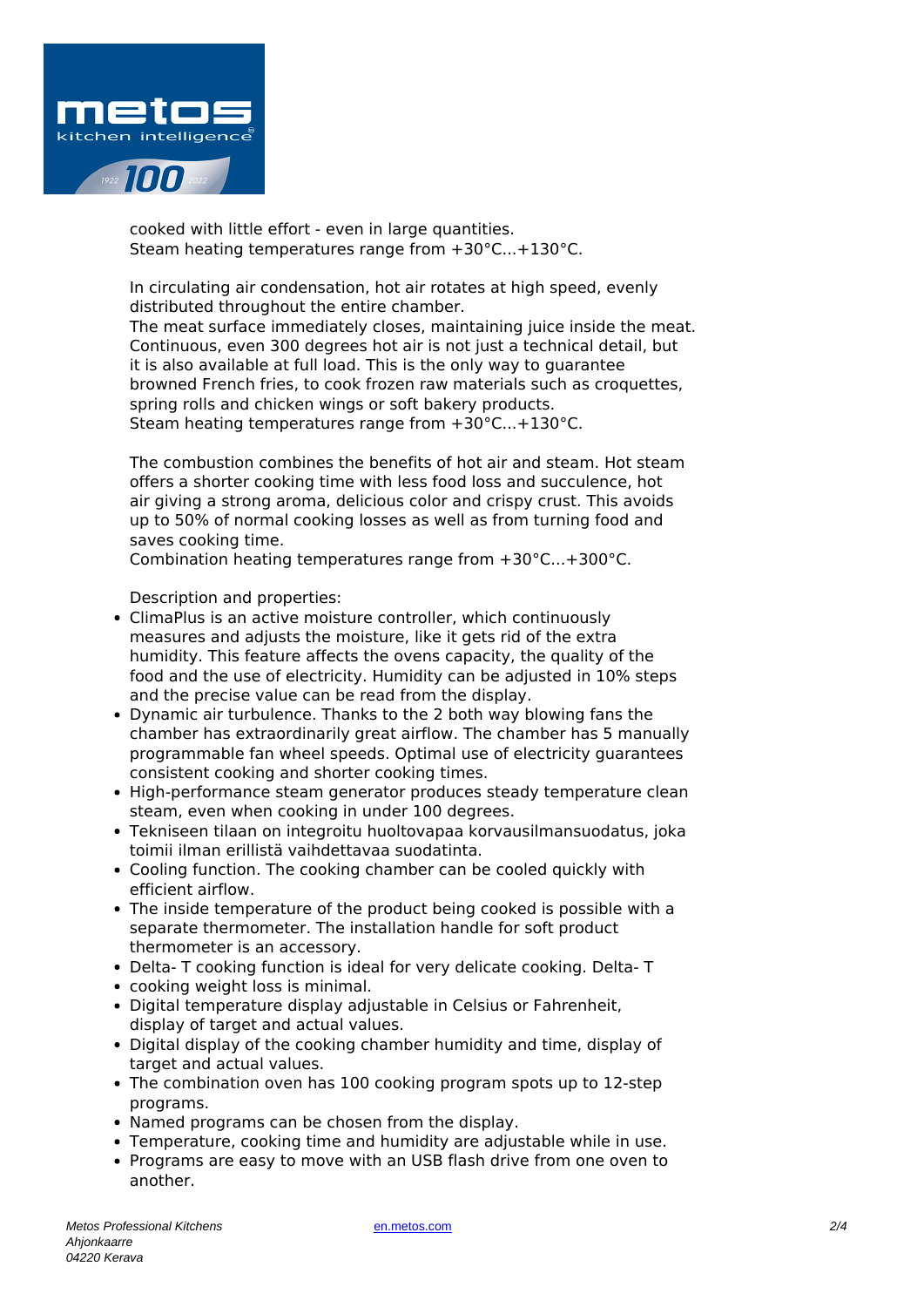

- Integrated hand shower with automatic return and single jet function.
- Energy-saving, long life LED lighting in the cooking chamber with high color rendering for quick detection of the current state of food.

Occupational and operational safety:

- Electronic safety temperature limiter for steam generator and convection heating.
- Integrated fan wheel brake.
- Use of Active Green cleaner tabs and care tabs for optimal work safety.
- HACCP data storage and output via USB.
- Tested according to national and international standards for unsupervised operation.
- Maximum rack height not higher than 1.6m when using a RATIONAL base frame.

Networking:

- Integrated, splash protected USB port for data exchange.
- Optional integrated splash protected Ethernet port.
- Optional integrated WLAN connection ( includes an Ethernet port)

Cleaning and care:

- Automatic cleaning and care system is non dependent of Non-mains pressure.
- Care system cleans and takes care of the steam generator.
- 4 cleaning programs for unsupervised cleaning, even overnight.
- Simple control panel which shows the right cleaning routine, the right amount of cleaning tabs according to dirtiness and the time left on the program.
- Use of phosphate and phosphorous free Active Green Cleaning tabs and Care tabs.
- Automatic safety routine after a power failure ensures a detergent-free cooking chamber even after the cleaning has been cancelled.
- Hygienic, floor level installation without feet for easy, safe cleaning.
- 2 pane oven door with rear ventilation and swivelling glass panes for easy cleaning.
- Material inside and outside stainless steel DIN 14301, seamless hygienic cooking chamber with rounded corners and optimized air flow.
- Easy and safe external cleaning due to glass and stainless steel surfaces as well as protection against water jets from all directions due to protection class IPX5.

Operation:

- 4,3" TFT-color display and capacitive touchscreen with self-explanatory symbols for simple, intuitive operation and control using sweep or swipe movements.
- Central dial with push function for intuitive selection and confirmation of entries.